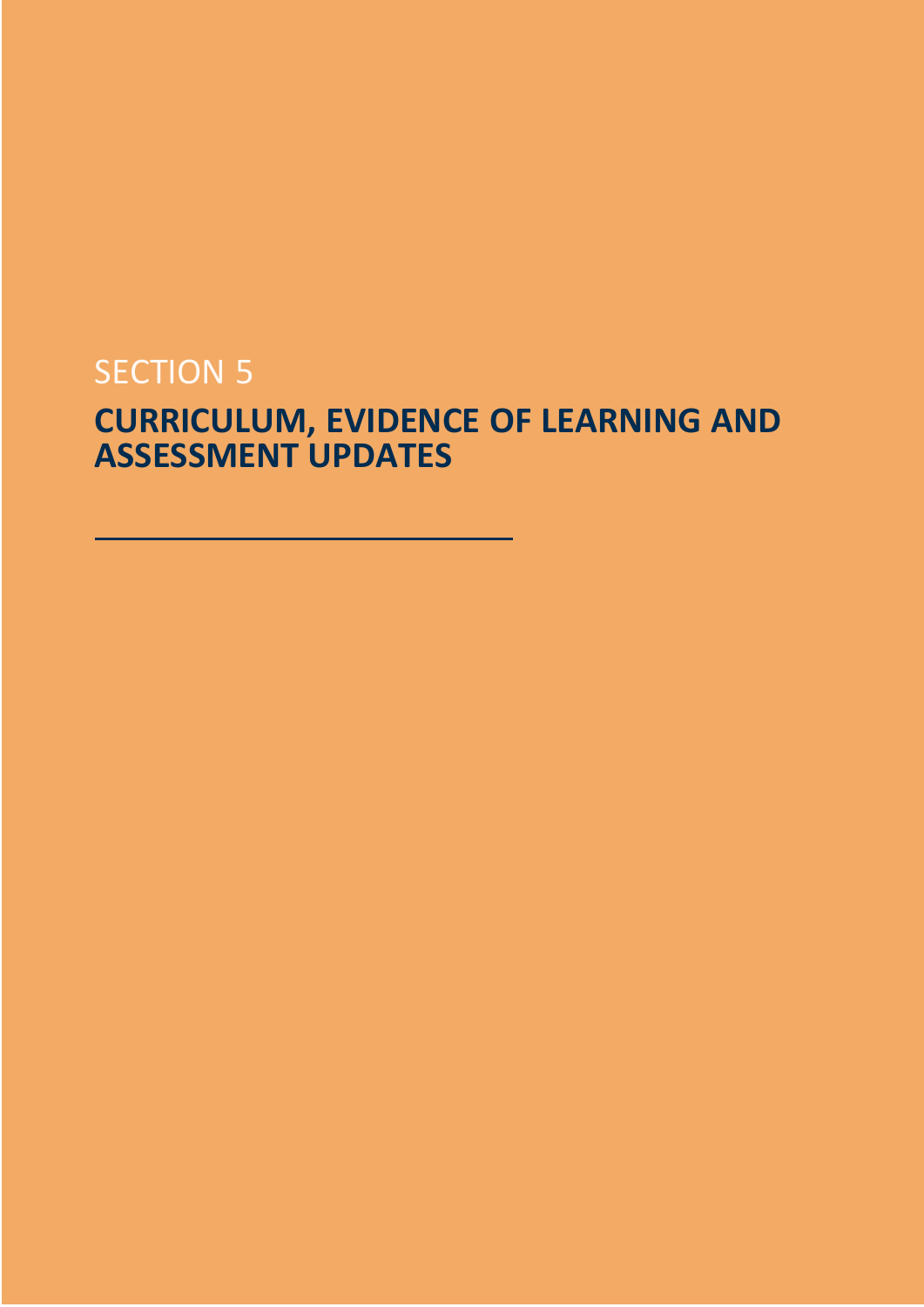# CURRICULUM, EVIDENCE OF LEARNING **AND ASSESSMENT UPDATES**

## **5.1 Introduction**

Our philosophy of learning is based on the belief that students learn best when:

- a. learning is inquiry-based and builds on the learner's experiences.
- b. students are taught using disciplinary, interdisciplinary and/or transdisciplinary approaches where relevant, with the goal of building connections across subject areas
- c. teaching methods account for students' different learning styles.
- d. there is a clear focus on learning outcomes and assessment for learning throughout the curriculum, programme of study and timetable.
- e. The learning environment is considered as the third teacher where students learn and explore in a safe and secure space.
- f. the school works together with parents/guardians, providing consistent support and setting similar expectations.

All teaching and learning in the school is based on the three programmes of the International Baccalaureate, adapted and extended according to the needs of our learners and the ISL Qatar philosophy. In the Primary school, we offer the Primary Years Programme (PYP). In the Secondary school, we offer the Middle Years Programme (MYP) for Grades 6-10. This is followed in Grades 11-12by the Diploma Programme and courses which lead to the IB Diploma or IB Certificates. More information about these courses is provided from the beginning ofthe school year and throughout; and in the relevant curriculum guides available from the school andschool's website: **[www.islqatar.org](http://www.islqatar.org/)** or the IB website: **[www.ibo.org](http://www.ibo.org/)**.

For more information, please contact the PYP Coordinator, Danielle Robertson [\(drobertson@islqatar.org\)](mailto:drobertson@islqatar.org) MYP Coordinator, **Smita Shetty** (**[SShetty@islqatar.org](mailto:SShetty@islqatar.org)**) and DP Coordinator, Jackie Isherwood (Jisherwood@islqatar.org)

# **5.2 Primary Curriculum EC1-Grade 5**

ISL Qatar has been implementing the Primary Years Programme (PYP) for 10 years and has been an IB authorised school since January, 2012. The PYP is a concept-driven, inquiry-based programme where children have the opportunity to explore big ideas connected to real life. PYP is a transdisciplinary programme, which includes subject areas: Mathematics, Social Studies, Science, Language, Personal, Social and Physical Education and the Arts. As the PYP is a transdisciplinary programme, these subjects are not taught in isolation but rather through making reallife connections across the disciplines. These themes allow for in-depth inquiry and the development of knowledge, skills and the understanding of big ideas. Students are also encouraged to take action as a result of their learning.

During the week, a number of periods are allocated to be taught by specialist teachers. The weekly allocated number of periods perspecialist subject is indicated in the table below.

| Course                                                             | <b>EC1</b> | EC <sub>2</sub> | Kindergarten- Grade 5 |
|--------------------------------------------------------------------|------------|-----------------|-----------------------|
| <b>Physical Education</b>                                          |            |                 |                       |
| Mother Tongue/Arabic Through Play                                  |            |                 | D                     |
| Islamic Studies* /Student Wellbeing/Arabic Lan-<br>guage & Culture |            |                 |                       |
| <b>Music/Performing Arts</b>                                       |            |                 |                       |

Each class is also allocated a weekly time to visit one of the school libraries to change their books.

English as an Additional Language and Learning Support classes are available as needed, and each student will be assessed as to their individual needs to support their learning.

# **5.3 Secondary Curriculum Grades 6-10**

Secondary Curriculum Grades 6-10 - The IB Middle Years Programme

The Grades 6-10 curriculum is based on the IB Middle Years Programme (MYP), one that ensures the students gain a balanced experience in a broad range of subjects. The secondary schedule is based on a one-week cycle. The number of periods per 5 days is shown in the following table. Periods are 40 minutes in length, most being double lessons.

| Grades 6-8         |   | Grade 9            |   | Grade 10           |  |
|--------------------|---|--------------------|---|--------------------|--|
| <b>Mathematics</b> | Δ | <b>Mathematics</b> | - | <b>Mathematics</b> |  |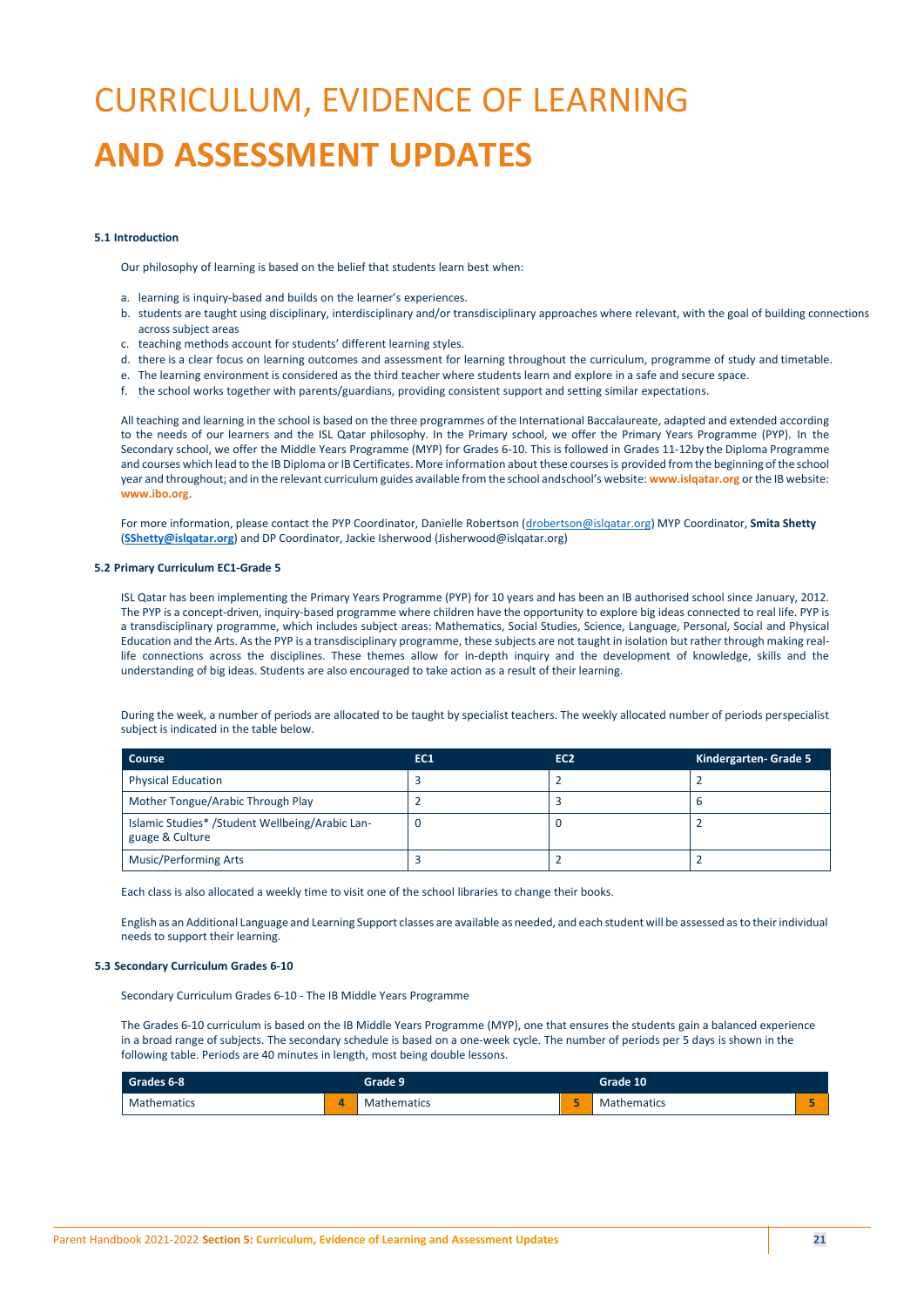| Grades 6-8                       |                | Grade 9                     |                | Grade 10                                    |                |
|----------------------------------|----------------|-----------------------------|----------------|---------------------------------------------|----------------|
| <b>Sciences</b>                  | 4              | Science                     | 3              | Science option 1                            | 4              |
| English                          | 4              | English                     | 5              | English                                     | 5              |
| <b>Individuals and Societies</b> | 4              | I&S: Global Perspectives    | 5              | I&S: Global Perspectives                    | 4              |
| <b>Performing Arts</b>           | $\overline{2}$ | The Arts or Design & CS     | 4              | The Arts or Design & CS                     | 4              |
| <b>Visual Arts</b>               | $\overline{2}$ | <b>PHE</b>                  | 4              | PHE                                         | 4              |
| <b>PHE</b>                       | 4              | MT & Acquisition            | 3              | MT & Acquisition                            | 3              |
| MT & Acquisition                 | 3              | Language Acquisition        | 4              | Science option 2 or I&S Ex. GP or<br>Lang 3 | 4              |
| Language Acquisition             | 3              | Homeroom                    | $\overline{2}$ |                                             |                |
| Design and CS                    | $\overline{2}$ | Islamic Studies/Genius Hour | $\overline{2}$ | Homeroom                                    | $\overline{2}$ |
| Homeroom                         | $\overline{2}$ |                             |                | Islamic Studies/Genius Hour                 |                |
| <b>IS/Genius Hour</b>            | $\overline{2}$ |                             |                |                                             |                |
|                                  | 38             |                             | 38             |                                             | 38             |

Key:

I&S - Individuals and Societies, including Qatar History in G6-G9 MT - Mother TongueCS - Computer Science

The Arts - Music or Visual Arts or Drama as a single subject PHE - Physical and Health Education Islamic Studies lessons are provided for all Qatari students and are an option for all other Arabic- speaking students.

# **Annual progression**

Progression at the end of each year is based on each student demonstrating sufficient evidence of learning such that, in the opinion of their teachers, they will be able to successfully access the curriculum. Evidence will be gathered by analysing the grades awarded at the end of the academic year, level of engagement in class and attendance. Where a student receives a grade of 2 in any one subject or their attendance falls significantly below the stipulated minimum of 90%, the student may be required to repeat the year. This would result in the recording of a 'failing condition' on the Ministry of Education database.

# **Progression from Grade 5 to 6 is as follows**

Progression into Grade 6, at the end of Grade 5, is based on each student demonstrating sufficient evidence of meeting grade level expectations in Language, Mathematics and Approaches to Learning, and English-as-a-Second Language such that, in the professional judgement of their teachers, they will be able to successfully access the MYP curriculum. Students will be expectedto achieve a 'meeting' or 'working beyond' rating in their end-of-year report cards. If a student continues to maintain a rating of 'working towards' in their June report card then he/she would not have met grade level expectations for Grade 5. Evidence will be gathered by analysing the student levels of achievement as well as level of engagement in class and attendance.

In terms of language development, students in Grade 5 are expected to have met grade level expectations according to the PYP Language Scope and Sequence phases model. This model is based on the belief that English language learning is developmental and that not all students will be at the exactly the same phase at the same time. However, within this continuum, all students need to be within or very close to phase 5.

In terms of EAL learning, students receiving additional language classes are expected to have met language level expectations according to the WIDA language model\*, having received a maximum of 3 years EAL support.

It is our intention to notify you by the end of February if we have concerns that your child might not reach the required level by the end of the school year.

# \* WIDA Language Model

At the given level of the English language proficiency, English language learners will process, understand, produce or use:

| 6- Reaching | specialized or technical language reflective of the content areas at grade level<br>a variety of sentence lengths of varying linguistic complexity in extended oral or written discourse as<br>required by the specified grade level<br>oral or written communication in English comparable to proficient English peers                       |
|-------------|-----------------------------------------------------------------------------------------------------------------------------------------------------------------------------------------------------------------------------------------------------------------------------------------------------------------------------------------------|
| 5- Bridging | specialized or technical language of the content areas<br>a variety of sentence lengths of varying linguistic complexity in extended oral or written discourse, includ-ing<br>stories, essays or reports<br>oral or written language approaching comparability to that of proficient English peers when presented withgrade<br>level material |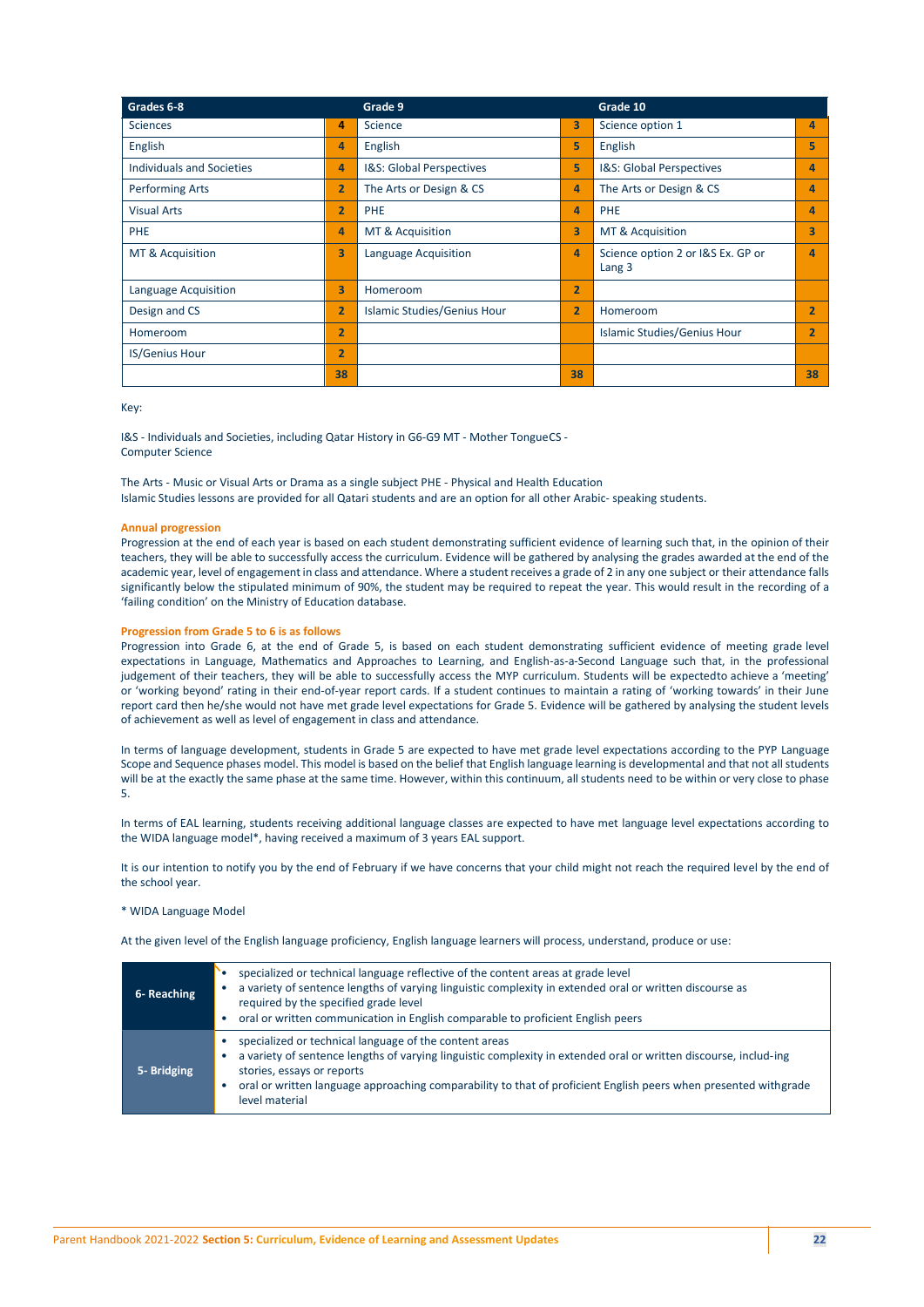| 4- Expanding  | specific and some technical language of the content areas<br>a variety of sentence lengths of varying linguistic complexity in oral discourse or multiple, related sentenc-es or<br>paragraphs<br>oral or written language with minimal phonological, syntactic or semantic errors that do not impede theoverall<br>meaning of the communication when presented with oral or written connected discourse with sensory, graphic<br>or interactive support |
|---------------|----------------------------------------------------------------------------------------------------------------------------------------------------------------------------------------------------------------------------------------------------------------------------------------------------------------------------------------------------------------------------------------------------------------------------------------------------------|
| 3- Developing | general and some specific language of the content areas<br>expanded sentences in oral interaction or written paragraphs<br>oral or written language with phonological, syntactic or semantic errors that may impede the communica-tion, but<br>retain much of its meaning, when presented with oral or written, narrative or expository descrip-tions with sensory,<br>graphic or interactive support                                                    |
| 2- Beginning  | general language related to the content areas<br>phrases or short sentences<br>oral or written language with phonological, syntactic, or semantic errors that often impede the meaning of the<br>communication when presented with one to multiple-step commands, directions, questions, or a series of<br>statements with sensory, graphic or interactive support                                                                                       |
| 1- Entering   | pictorial or graphic representation of the language of the content areas<br>$\bullet$<br>words, phrases or chunks of language when presented with one-step commands, directions, WH-, choice or<br>$\bullet$<br>yes/no questions, or statements with sensory, graphic or interactive support                                                                                                                                                             |

EAL is unique to other class programmes, as students learn language best in small groups. EAL students are simultaneously learn- ing a new language and the knowledge, understanding and skills of a syllabus through that new language. They require additionaltime and support, along with informed teaching that explicitly addresses their language needs, and assessments that take into account their developing language proficiency. English language support should be provided at a higher level for students at a beginner and intermediate level, who will be provided with dedicated EAL lessons and in class support within specific subject.

# **5.4 Secondary Curriculum Grades 11-12 The IB Diploma Programme**

The full IB Diploma is an academically challenging two-year pre-university programme. Students normally enter the programme at 16-yearsold (Grade 11 (US system); Year 12 (UK system). The course leads to an internationally recognized qualification which provides students with the opportunity to access the most prestigious undergraduate courses in the world. Universities value the academic challenge of the Diploma and its nurturing of critical thinkers who have the depth of knowledge to move successfully into higher education. The programme develops the whole person; students are internationally-minded, with the desire to make a difference to the world around them. Successful IB Diploma students demonstrate intercultural understanding, academic ability, time-management and diligence.

The Diploma Programme (DP) is a matriculation examination. Each student takessix subjects, three at Higher Level (HL) and three at Standard Level (SL), along with Theory of Knowledge (TOK - a course in critical thinking); the Extended Essay (EE - an extendedpiece of research); and CAS (Creativity, Action, Service).

The scores from each of the subjects, along with marks gained from TOK and the Extended Essay, add up to a total Diploma score which is out of 45. Students must gain more than 24 points to gain the full IB Diploma including a minimum of 12 points from their Higher Level subjects.

The Grade 11-12 timetable runs on 80-minute periods. Lessons are distributed between subjects following the curriculum modelshown below over one week:

| Grades 11 and 12    |    |  |
|---------------------|----|--|
| 3 x HL subjects     | 6  |  |
| 3 x SL subjects     |    |  |
| Theory of Knowledge |    |  |
| Homeroom            |    |  |
|                     | 34 |  |

Choice of Subjects

Studentsselectsubjectsfrom each of the subject groups 1 to 5 as outlined in the Diploma curriculum model and a sixth subject from any of the groups. We aim to offer a wide diversity of pathways for students. The school annually publishes an options booklet which comprehensively outlines the process. In addition, the school invites parents to information sessions throughout the year.

#### Entrance Requirements

In particular, it is vitally important that both students and parents understand the entry requirements of the IB Diploma Programme(DP) at ISL Qatar and appreciate fully the demands that this puts on students as they progress.

Please note that students who fail to meet the entry requirements will be required to repeat G10 should they decide to stay at ISL Qatar.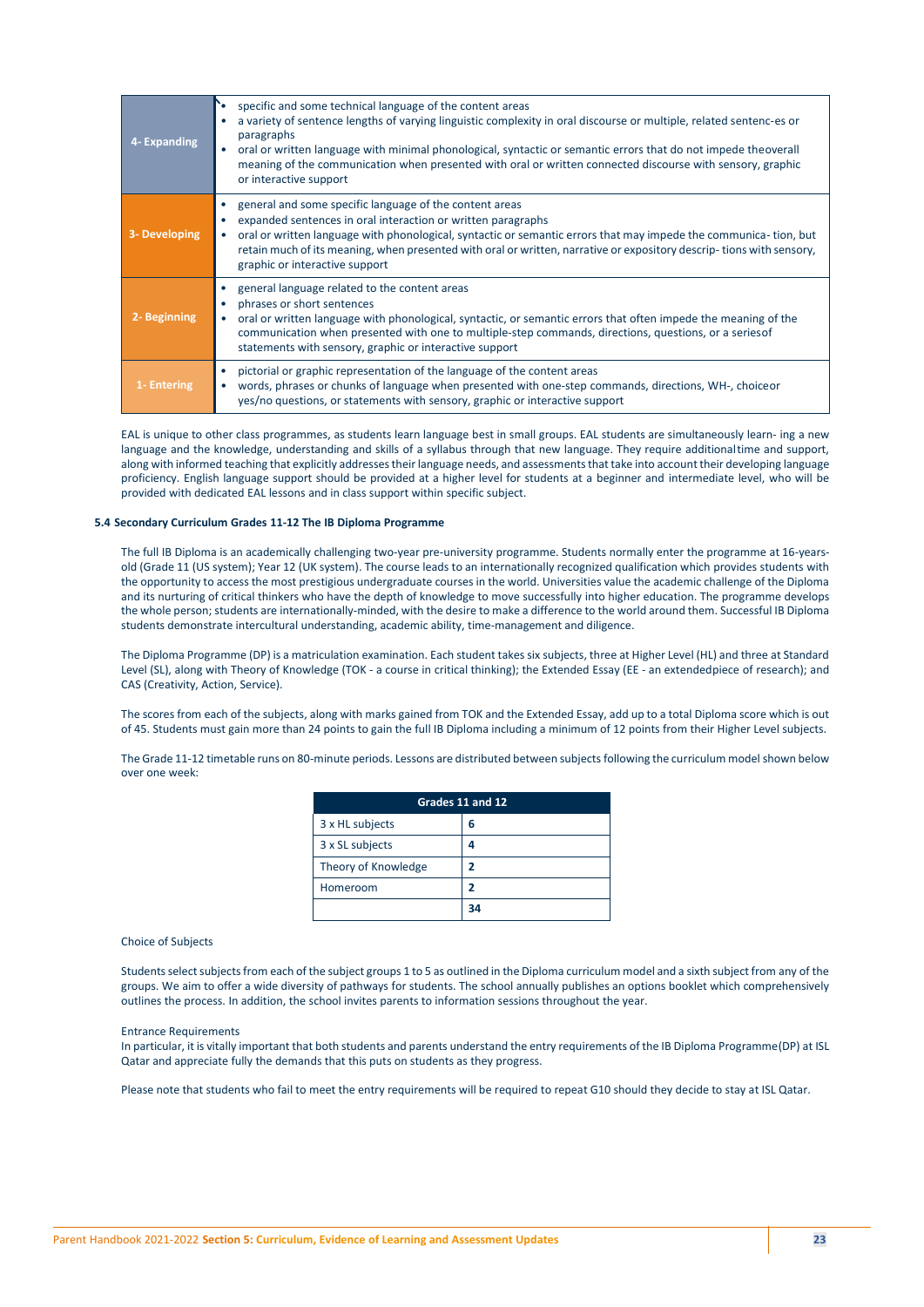The entrance requirements are as stated below:

- Attendance of at least 90%.
- A total of a minimum of 33 points out of a total of 56.
- A total of at least 15 points from those subjects that students have elected to study at Higher Level (see exceptions below).
- At total of at least 11 points from those subjects that students have elected to study at Standard Level (see exceptions below).
- At least a grade 4 in the Personal Project.
- Completion of the Service as Action programme to the satisfaction of the school.
- Subject teacher recommendations for all chosen DP courses.
- A successful interview with the DP Leaders.
- At least a grade 4 in a Language and Literature course.

#### **Exceptions (Higher Level)**

#### **Science**

Students who wish to study two sciences at Higher Level will be required to achieve a Grade 6 in both their MYP science courses. Insuch cases, a total of at least 17 points is required from those subjects that students have elected to study at Higher Level.

# **Mathematics**

Students who wish to study Higher Level Mathematics, will need to achieve a Grade 5 in MYP Extended Mathematics or a Grade 7 in MYP Standard Mathematics. In the latter case, a total of at least 14 points is required from those subjects that students have electedto study at Standard Level.

# **Exceptions (Standard Level) Mathematics**

All students must take Mathematics at either Standard or Higher Level. To gain entry to the Standard Level course, students must achieve at least a grade 4.

Please note that acceptance onto the full Diploma or any of the Diploma courses is at the discretion of the Head of Secondary.

# **5.5 Languages and the Mother Tongue Language Programme**

'The limits of my language are the limits of my world.' (Wittgenstein)

At the International School of London Qatar, we believe that language is the core to the development of internationally-minded in-dividuals, the medium to support the inquiry process and the key to learning. Through language, students can develop emotionally, intellectually and socially. We strive to provide a language programme that is focused, varied and engaging; one that is learned not just in designated language activities, but across the curriculum. We aim to ensure that all subject teachers see themselves as language teachers; and consequently, homeroom teachers, English as an additional language (EAL) teachers, language acquisition teachers, mother tongue teachers, subject teachers and learning support teachers work in tandem and collaboratively to support and enrich the language learning process.

ISL Qatar recognizes that attention to, and awareness of, the host country's language is important in an international school set- ting. Arabic courses are offered in language and literature, language acquisition and language culture.

In line with the philosophy of the ISL Group, we aim to provide Mother Tongue Language tuition in as many languages as possible. The Mother Tongue language is normally the language the student uses most at home. We believe that the preservation of a child's cultural identity is the key to his or her success and that a child's emotional well-being, social development and academic performance are enhanced through our Mother Tongue Language Programme. There are many benefits of bilingualism and multilingualism: students develop enhanced thinking skills; a greater appreciation of other cultures; increased psychological well-being; higher self-esteem; and greater levels of compassion.

To qualify for a Mother Tongue Language class, the student should be fluent in that language, have an age-appropriate background in reading and writing the language, and speak it regularly at home. The Mother Tongue Language lessons are scheduled at the same time as the Language Acquisition classes and are taught for 2 hours over the one-week cycle. Students who have English as their Mother Tongue, or those for whom we are unable to provide classes in their own Mother Tongue, have the choice to enrol in French, Spanish or Arabic Acquisition.

The Mother Tongue Language classes that do incur an additional fee, according to the fee schedule are (others may be offered in future): Dutch, German, Greek, Italian, Japanese, Portuguese, Russian Serbian and Turkish.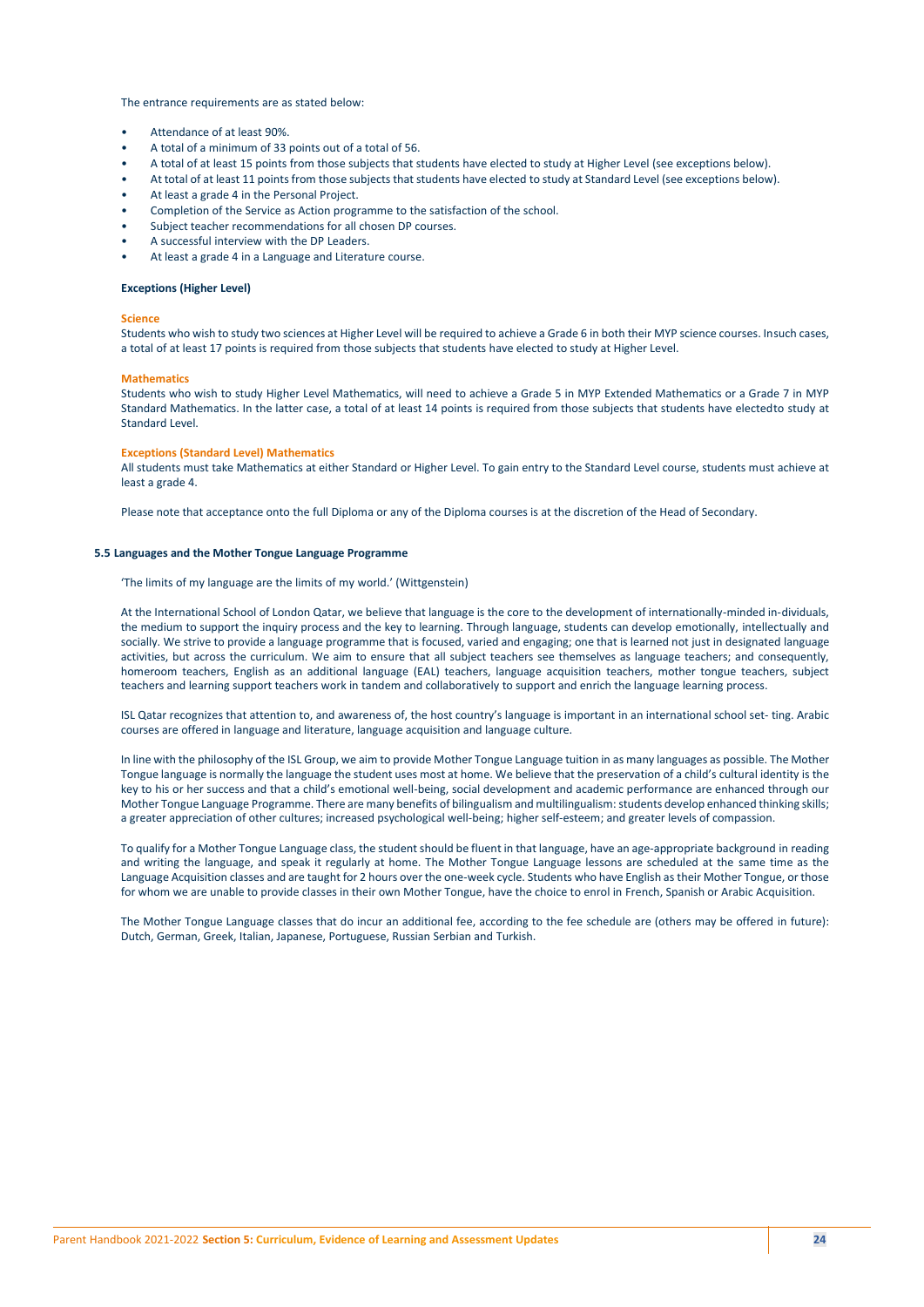The Mother Tongue Language fee is perstudent per annum, irrespective of the number ofstudentsin the class. Returning students will initially be enrolled in those classes that they attended in the previous year. For new requests for Mother Tongue Language classes or other inquiries, please contact Odile Hajjar, Mother Tongue Language Coordinator (**oyouneshajjar@islqatar.org**).

## **5.6 Academic Integrity and Academic Honesty in the Diploma Programme**

#### **Rationale/statement of purpose for the policy**

ISL Qatar believes that academic integrity is based on respect for self, respect for others and respect for learning. ISL Qatar's aca- demic integrity policy applies to all subjects and aims to fulfil the school's Mission Statement by "empowering students to maximise their learning opportunities and to fulfil their potential." Academic integrity is part of a process which involves effective inquiry, dedicated teaching and personalised learning in which students understand how knowledge is constructed. Students will become lifelong inquirers who engage with their information rich environment. Academic integrity is "making knowledge, understanding and thinking transparent." (IBO, Academic Honesty 1).

The complete Policy can be found here.

1Effective Citing and Referencing. Cardiff: IBO, 2014. Print.

#### **5.7 Assessment & Evidencing Learning**

#### 5.8.1 Primary School

Teachers in the Primary school assess a child's level of development by monitoring, measuring, documenting and reporting on the student's learning. Within the classroom students learning is monitored and documented in a variety of ways. Teachers use a range of formative and summative assessment tools and strategies to evidence student's academic, social, and emotional progress. These may include diagnostic benchmark assessments, which enable teachers to monitor student progress throughout the year and across all areas of the curriculum. Reporting conversations are held in three different formats: parent/teacher/student, parent/teacher and student-led conversations where students share their portfolios. Any special needs or barriers to learning are discussed with parents as necessary. Written report cards are shared with parents twice a year.

#### 5.8.2 Secondary School

Assessment is continuous throughout the year and students are provided with a range of assessment tasks, both formative and summative.

# **5.8 MYP and DP Submission of Work Instructions for Assessment Tasks**

Assignment instructions and due dates are clearly communicated to all students via ManageBac. These instructions include, but are not limited to, the following:

- indication of task content,
- form of the task (e.g., lab report, examination, performance, podcast, etc)
- criteria to be assessed (MYP only)
- task-specific clarifications
- final due date of the task

#### **Submission of Assessment Tasks**

It is an expectation that all assessment tasks are submitted by all students on or before the agreed due date. In the case of DP students, internal and external due dates are published early in the course and regularly updated.

# **Extension to Deadlines MYP Grades 6-8**

In MYP years 1-3 (Grades 6-8) the building of positive attitudes towards assessment for learning is of the greatest priority. Teachers are free to use their discretion to provide additional time to submit work, especially if they feel that students are working to theirfull capacity and the learning outcomes would be maximized by providing additional time.

## **MYP Grades 9 -10 and DP Grades 11-12**

(not including Diploma Internal or External assessments - see below)

In Grades 9-12, where students are expected to develop their responsibility and self-management skills, extensions will only be granted with adequate explanation. In order to apply for an extension, students must complete and submit a request for extension to the relevant subject teacher. Such requests should be made as far in advance as possible, but no later than 24 hours in advance of the due date of any given task. In such cases, students will receive teacher feedback.

# **Consequences of Late Submission and Non-Submission of Assessment Tasks**

In the case of a student who fails to submit a given assessment task by an agreed extension time, they have until 7.30 am, the following morning to submit the work. In the case of a student who does not apply for an extension, the subject teacher will send